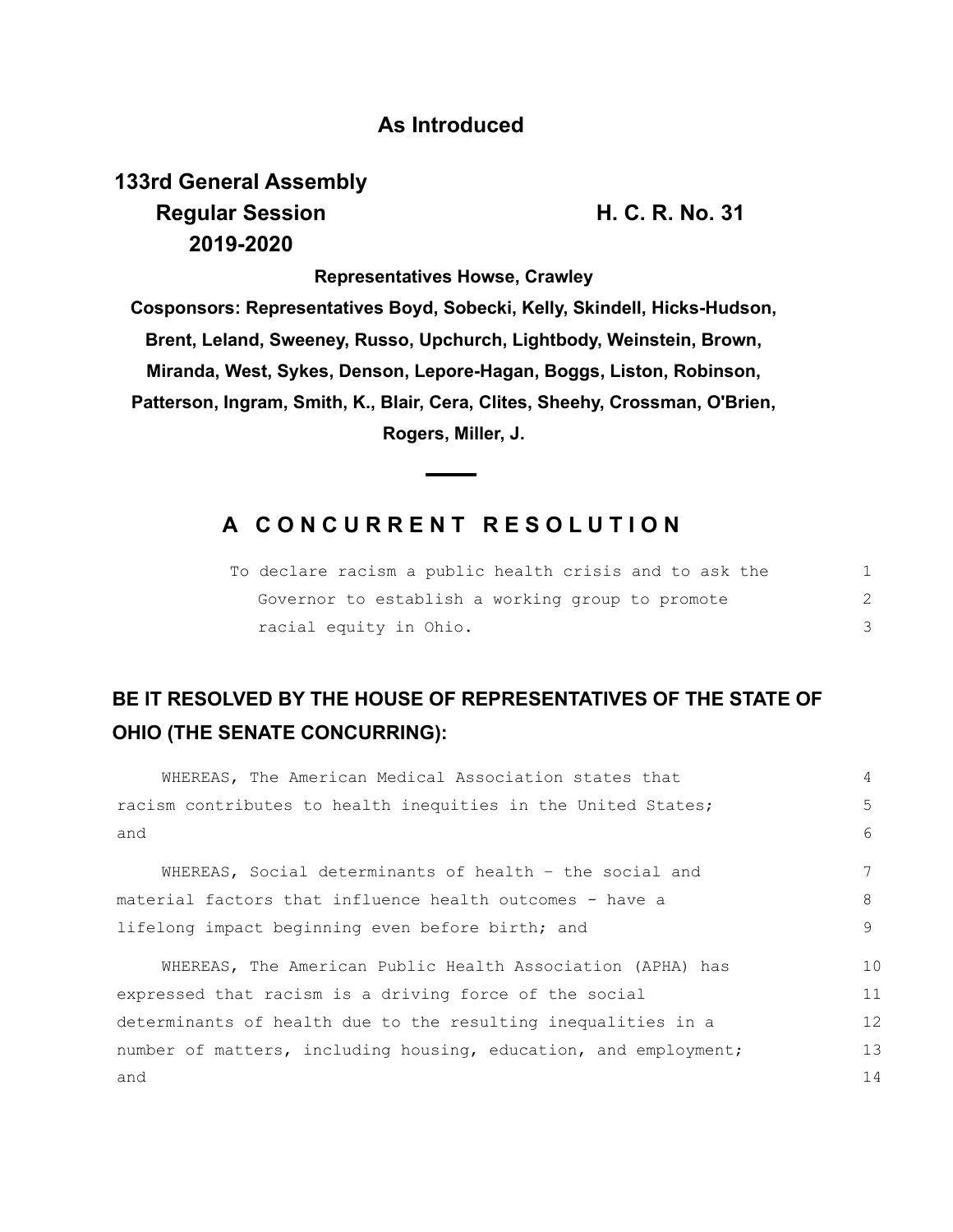WHEREAS, The APHA clarifies that racism is a social system with multiple dimensions: individual racism is internalized or interpersonal; systemic racism is institutional or structural, and is a system of structuring opportunity and assigning value based on the social interpretation of how one looks. This system unfairly disadvantages specific individuals and communities, while unfairly giving advantages to other individuals and communities, and saps the strength of the whole society through the waste of human resources; and

WHEREAS, Almost all of the four hundred years of black Americans' experience was under slavery and Jim Crow laws, which subjected black people to hardship and disadvantage in all areas of life; and

WHEREAS, The Health Policy Institute of Ohio (HPIO) explains that negative repercussions of historical racism, including but not limited to discriminatory lending practices of the twentieth century known as "redlining," impact current outcomes regarding access to nutritious food, economic security, educational achievement, and infant mortality; and 28 29 30 31 32 33

WHEREAS, The American Anthropological Association asserts that genetic analyses show race to be a social construct not rooted in meaningful biological difference; and 34 35 36

WHEREAS, There is clear data that racism negatively impacts the lives of people of color in Ohio; and

WHEREAS, The American Psychological Association says that, because of poverty and discrimination, racial minority children are more likely to experience traumatic events than white children, and that childhood trauma has negative impacts on academic, behavioral, and physical health outcomes; and 39 40 41 42 43

WHEREAS, Statistics compiled by the Centers for Disease Control show a national disparity between black and white infant 44 45

37 38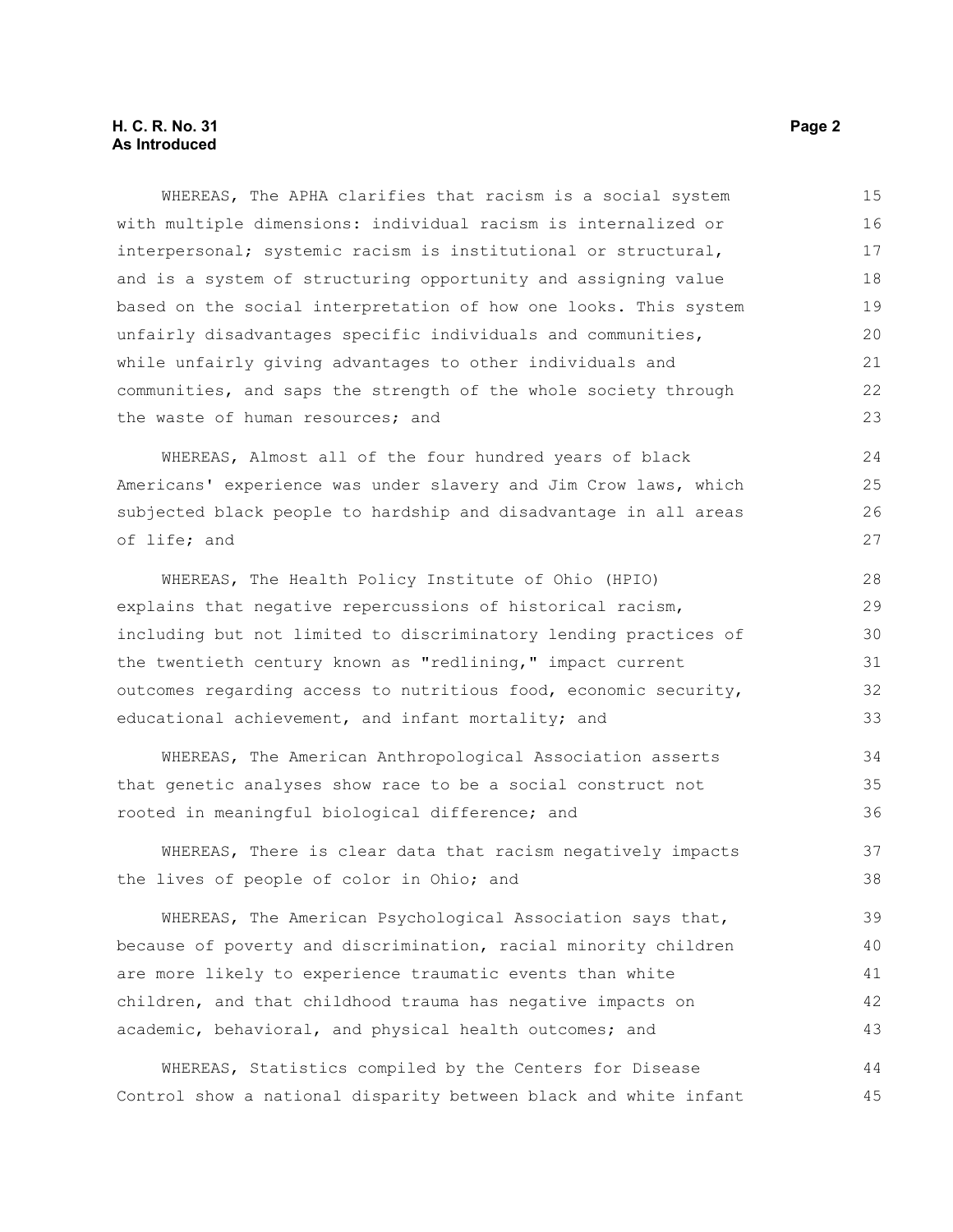| black infant mortality rates; and                              | 47 |
|----------------------------------------------------------------|----|
| WHEREAS, Data collected by the Ohio Department of Health       | 48 |
| reveal that maternal mortality is two and a half times greater | 49 |
| for black women in Ohio than white women and that black women  | 50 |
| are significantly more likely to experience severe maternal    | 51 |
| morbidity, which includes unexpected outcomes of pregnancy,    | 52 |
| labor, or delivery that result in significant short- or long-  | 53 |
| term consequences to a woman's health; and                     | 54 |
| WHEREAS, The Urban Institute reports that fifty-six per        | 55 |
| cent of youth incarcerated in Ohio are black, despite          | 56 |
| representing only sixteen per cent of people in Ohio under the | 57 |
| age of eighteen; and                                           | 58 |
| WHEREAS, The Ohio Poverty Report published by the Ohio         | 59 |
| Development Services Agency shows that the poverty rate for    | 60 |
| black Ohioans is more than twice the poverty rate for white    | 61 |
| Ohioans, and the median income for black households is only    | 62 |
| sixty per cent of the statewide median; and                    | 63 |
| WHEREAS, Ohio Department of Health data indicate that black    | 64 |
| Ohioans have higher mortality rates for heart disease, stroke, | 65 |
| diabetes, and cancer compared to other racial groups; and      | 66 |
| WHEREAS, The HPIO reports that life expectancy for black       | 67 |
| Ohioans is almost four years below the life expectancy for     | 68 |
| Ohioans as a whole; and                                        | 69 |
| WHEREAS, The APHA has identified law enforcement violence      | 70 |
| as a public health issue that disproportionately affects       | 71 |
| marginalized groups, including people of color, impacting both | 72 |
| physical and mental health outcomes; and                       | 73 |
| WHEREAS, The impact of racism on public health deserves        | 74 |

action from all levels of government; and

mortality rates, and the State of Ohio has one of the highest

46

75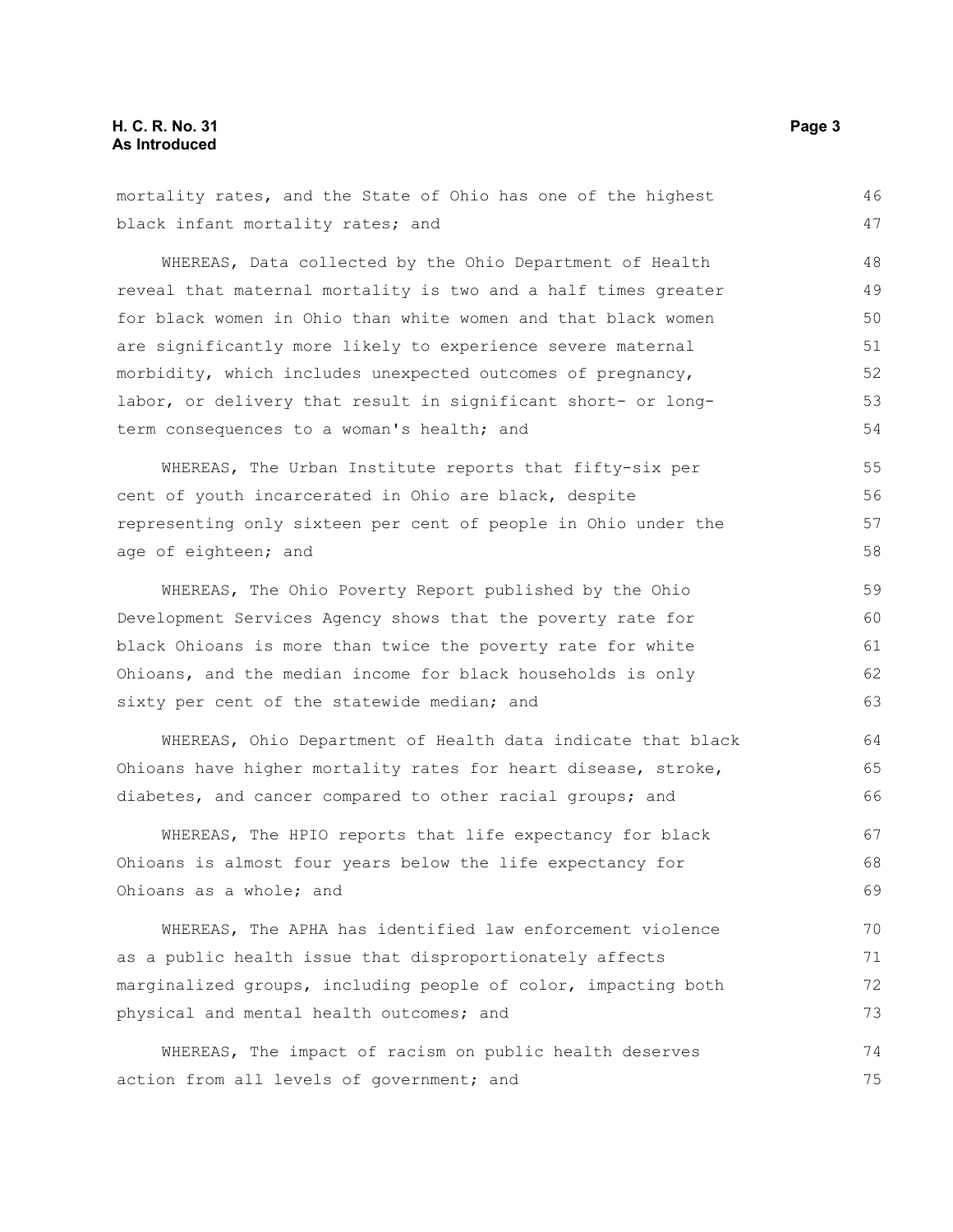#### **H. C. R. No. 31 Page 4 As Introduced**

WHEREAS, The General Assembly supports the establishment of a working group to address these issues and to: create a publicly accessible glossary of terms and definitions concerning racism and health equity; promote community engagement and provide tools for government agencies to engage actively and authentically with communities of color; continue to work to build alliances with organizations that have a legacy and track record of confronting racism; encourage community partners and stakeholders in the education, employment, housing, and criminal justice and safety arenas to recognize racism as a public health crisis and take appropriate action; continue to promote racially equitable economic and workforce development in Ohio; continue to promote racially equitable hiring and promotion of all employees, including state employees; provide training to all elected officials, staff, funders, and grantees on workplace biases and how to mitigate them; promote and encourage all policies that prioritize the health of people of color; support local, state, regional, and federal initiatives that advance efforts to dismantle systematic racism and mitigate exposure to adverse childhood experiences and trauma; incorporate educational efforts to address and dismantle racism and to expand understanding of racism and how racism affects individual and population health; and secure adequate resources to successfully accomplish the aforementioned activities; now therefore be it 76 77 78 79 80 81 82 83 84 85 86 87 88 89 90 91 92 93 94 95 96 97 98 99 100

RESOLVED, That we, the members of the 133rd General Assembly of the State of Ohio, declare racism to be a public health crisis affecting our entire state; and be it further 101 102 103

RESOLVED, That we, the members of the 133rd General Assembly of the State of Ohio, ask the Governor to establish a working group to promote racial equity throughout this state; and be it further 104 105 106 107